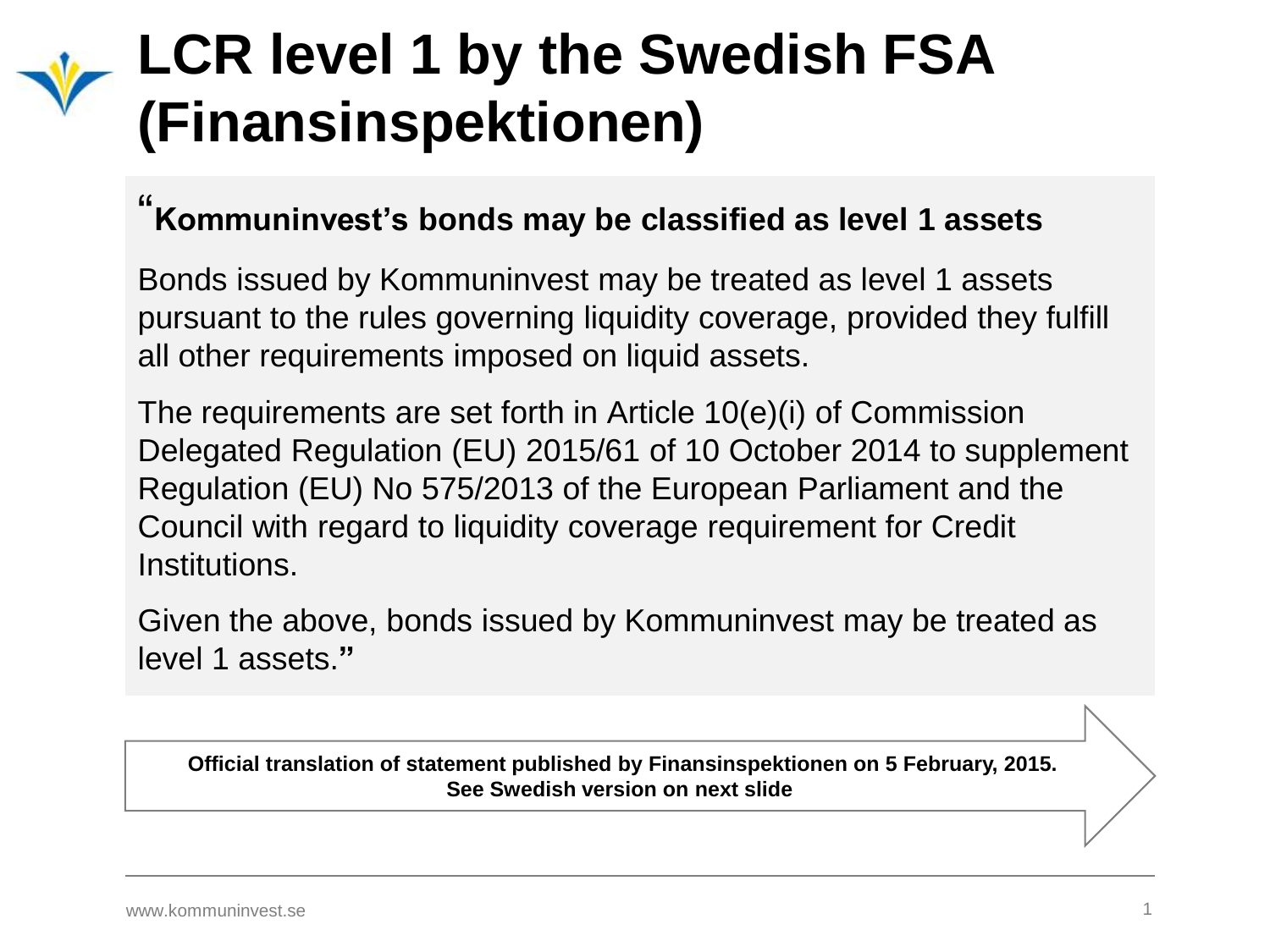**Published on the FSA web site, Feb 5, 2015** 

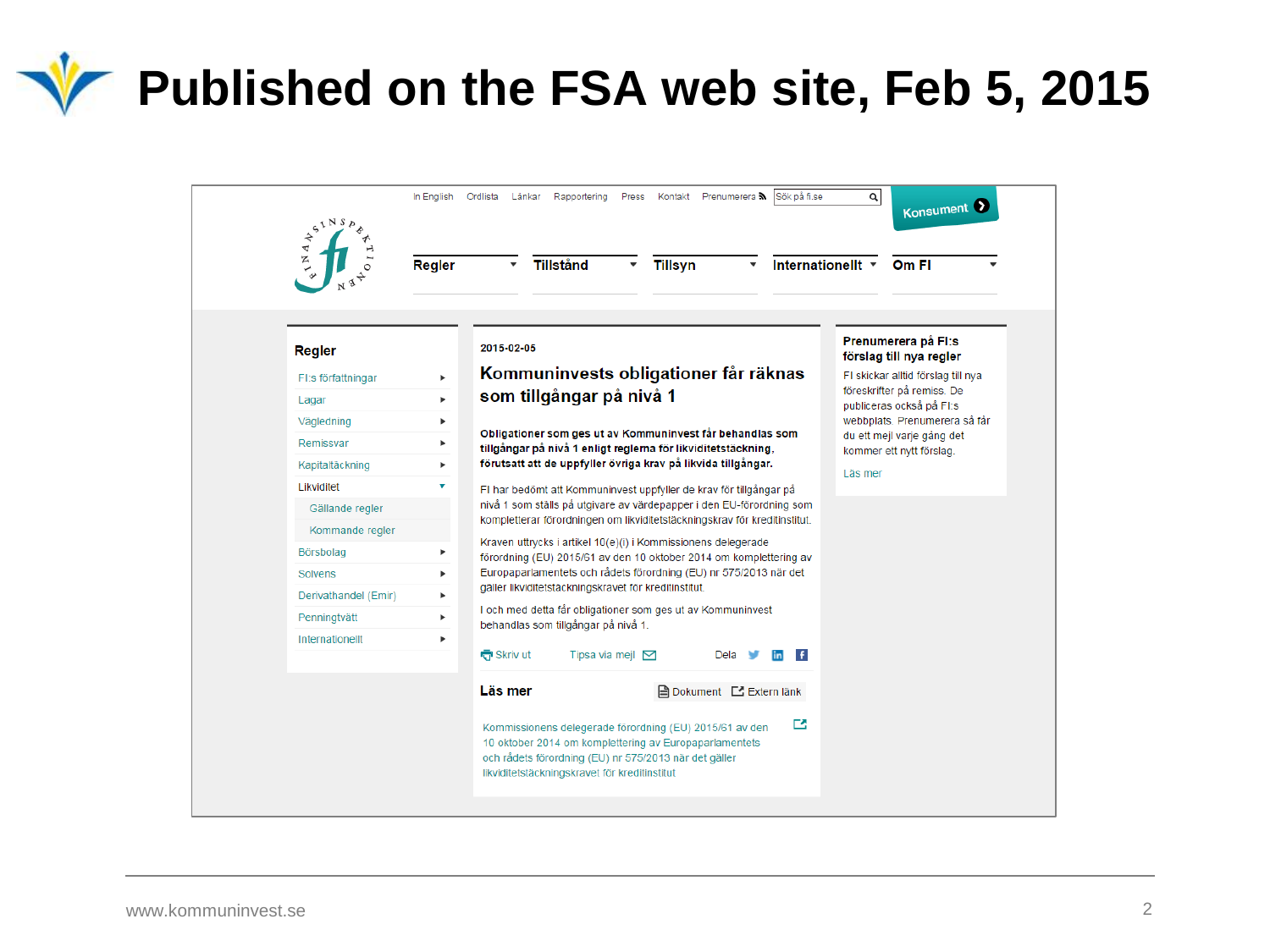

EUROPEAN **COMMISSION** 

> Brussels, 10.10.2014 C(2014) 7232 final

## **COMMISSION DELEGATED REGULATION (EU) No …/..**

## **of 10.10.2014**

#### **to supplement Regulation (EU) 575/2013 with regard to liquidity coverage requirement for Credit Institutions**

(Text with EEA relevance)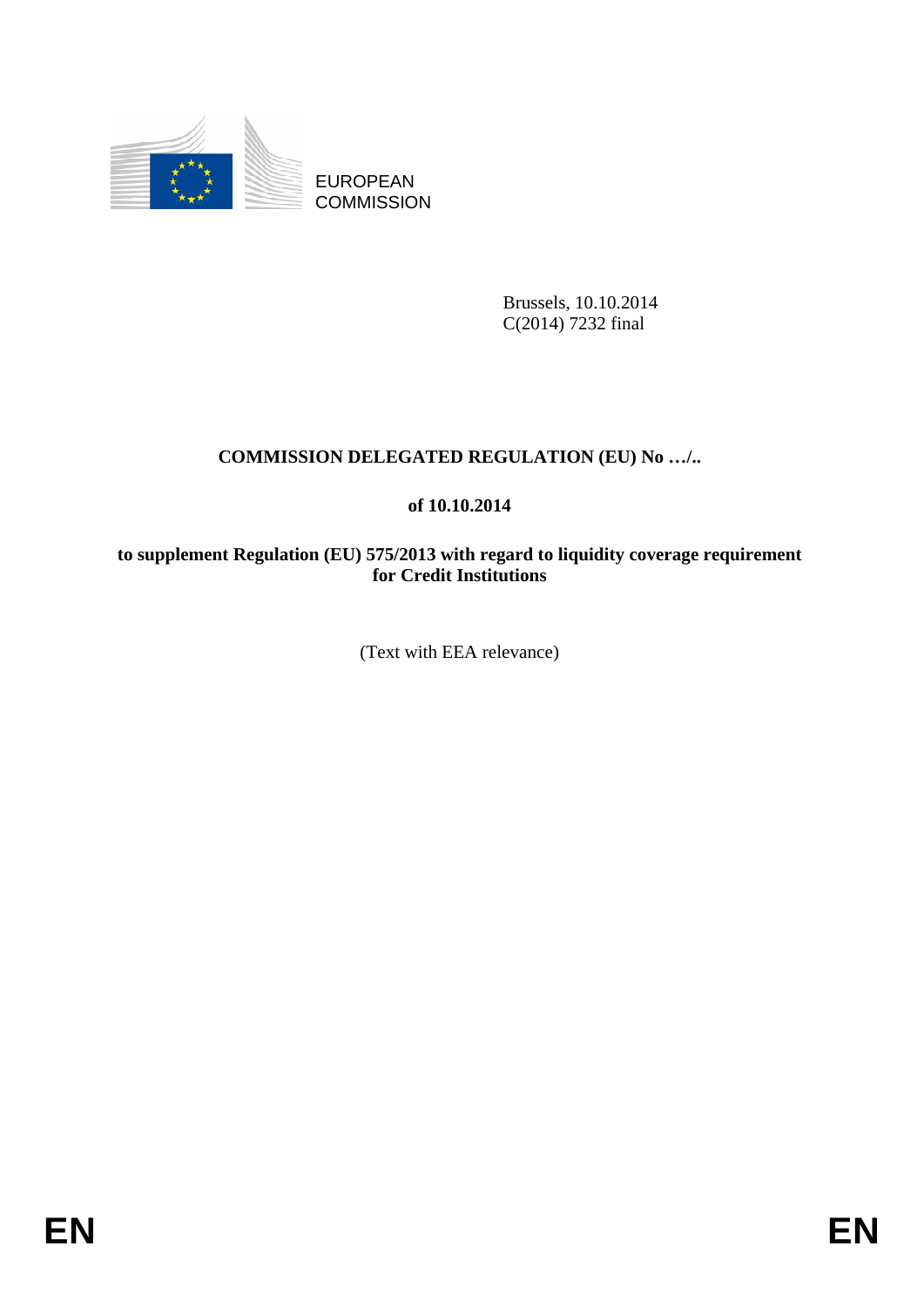denominated in that currency. That restriction may only be applied for the reporting currency or a currency that may be subject to separate reporting in accordance with Article 415(2) of Regulation (EU) No 575/2013. In determining the level of any restriction on currency mismatch that may be applied in accordance with this paragraph, competent authorities shall at least have regard to:

- (a) whether the credit institution has the ability to do any of the following:
	- (i) use the liquid assets to generate liquidity in the currency and jurisdiction in which the net liquidity outflows arise;
	- (ii) swap currencies and raise funds in foreign currency markets during stressed conditions consistent with the 30 calendar day stress period set out in Article 4;
	- (iii) transfer a liquidity surplus from one currency to another and across jurisdictions and legal entities within its group during stressed conditions consistent with the 30 calendar day stress period set out in Article 4;
- (b) the impact of sudden, adverse exchange rate movements on existing mismatched positions and on the effectiveness of any foreign exchange hedges in place.

Any restriction on currency mismatch imposed in accordance with this paragraph shall be deemed to constitute a specific liquidity requirement as referred to in Article 105 of Directive 2013/36/EU.

#### *Article 9*

#### *Valuation of Liquid Assets*

For the purposes of calculating its liquidity coverage ratio, a credit institution shall use the market value of its liquid assets. The market value of liquid assets shall be reduced in accordance with the haircuts set out in Chapter 2 and with Article 8(5)(b), where applicable.

# **CHAPTER 2**

# **Liquid Assets**

#### *Article 10*

#### *Level 1 assets*

- 1. Level 1 assets shall only include assets falling under one or more of the following categories and meeting in each case the eligibility criteria laid down herein:
	- (a) coins and banknotes;
	- (b) the following exposures to central banks:
		- (i) assets representing claims on or guaranteed by the European Central Bank (ECB) or a Member State's central bank;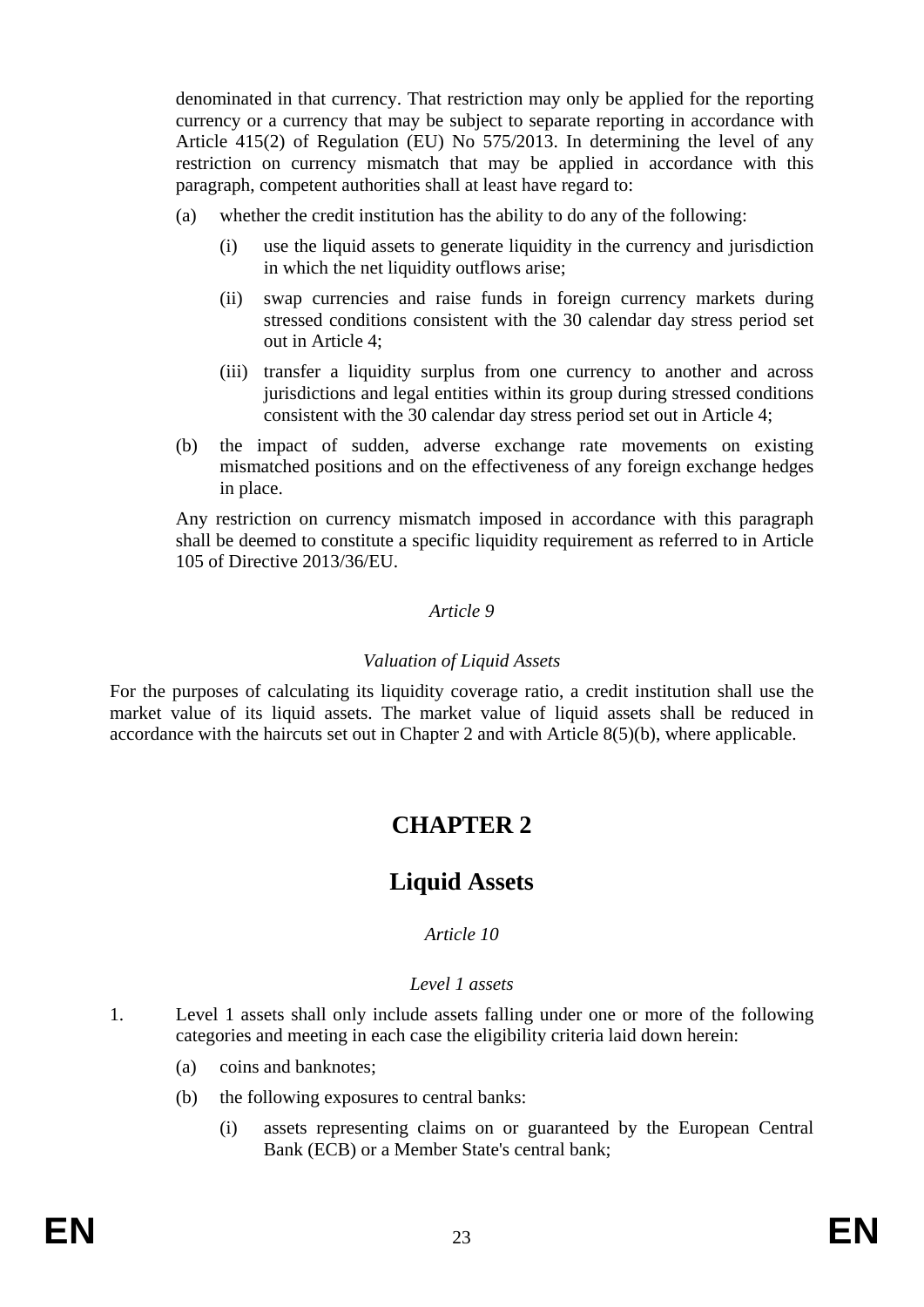- (ii) assets representing claims on or guaranteed by central banks of third countries, provided that exposures to the central bank or its central government are assigned a credit assessment by a nominated external credit assessment institution (ECAI) which is at least credit quality step 1 in accordance with Article 114(2) of Regulation (EU) No 575/2013;
- (iii) reserves held by the credit institution in a central bank referred to in points (i) and (ii) provided that the credit institution is permitted to withdraw such reserves at any time during stress periods and the conditions for such withdrawal have been specified in an agreement between the relevant competent authority and the ECB or the central bank;
- (c) assets representing claims on or guaranteed by the following central or regional governments, local authorities or public sector entities:
	- (i) the central government of a Member State;
	- (ii) the central government of a third country, provided that it is assigned a credit assessment by a nominated ECAI which is at least credit quality step 1 in accordance with Article 114(2) of Regulation (EU) No 575/2013;
	- (iii) regional governments or local authorities in a Member State, provided that they are treated as exposures to the central government of the Member State in accordance with Article 115(2) of Regulation (EU) No 575/2013;
	- (iv) regional governments or local authorities in a third country of the type referred to in point (ii), provided that they are treated as exposures to the central government of the third country in accordance with Article 115(4) of Regulation (EU) No 575/2013;
	- (v) public sector entities provided that they are treated as exposures to the central government of a Member State or to one of the regional governments or local authorities referred to in point (iii) in accordance with paragraph 4 of Article 116 of Regulation (EU) No 575/2013;
- (d) assets representing claims on or guaranteed by the central government or the central bank of a third country which is not assigned a credit quality step 1 credit assessment by a nominated ECAI in accordance with Article 114(2) of Regulation (EU) No 575/2013, provided that in this case the credit institution may only recognise the asset as level 1 to cover stressed net liquidity outflows incurred in the same currency in which the asset is denominated.

Where the asset is not denominated in the domestic currency of the third country, the credit institution may only recognise the asset as level 1 up to the amount of the credit institution's stressed net liquidity outflows in that foreign currency corresponding to its operations in the jurisdiction where the liquidity risk is being taken;

- (e) assets issued by credit institutions which meet at least one of the following two requirements:
	- (i) the issuer is a credit institution incorporated or established by the central government of a Member State or the regional government or local authority in a Member State, the government or local authority is under